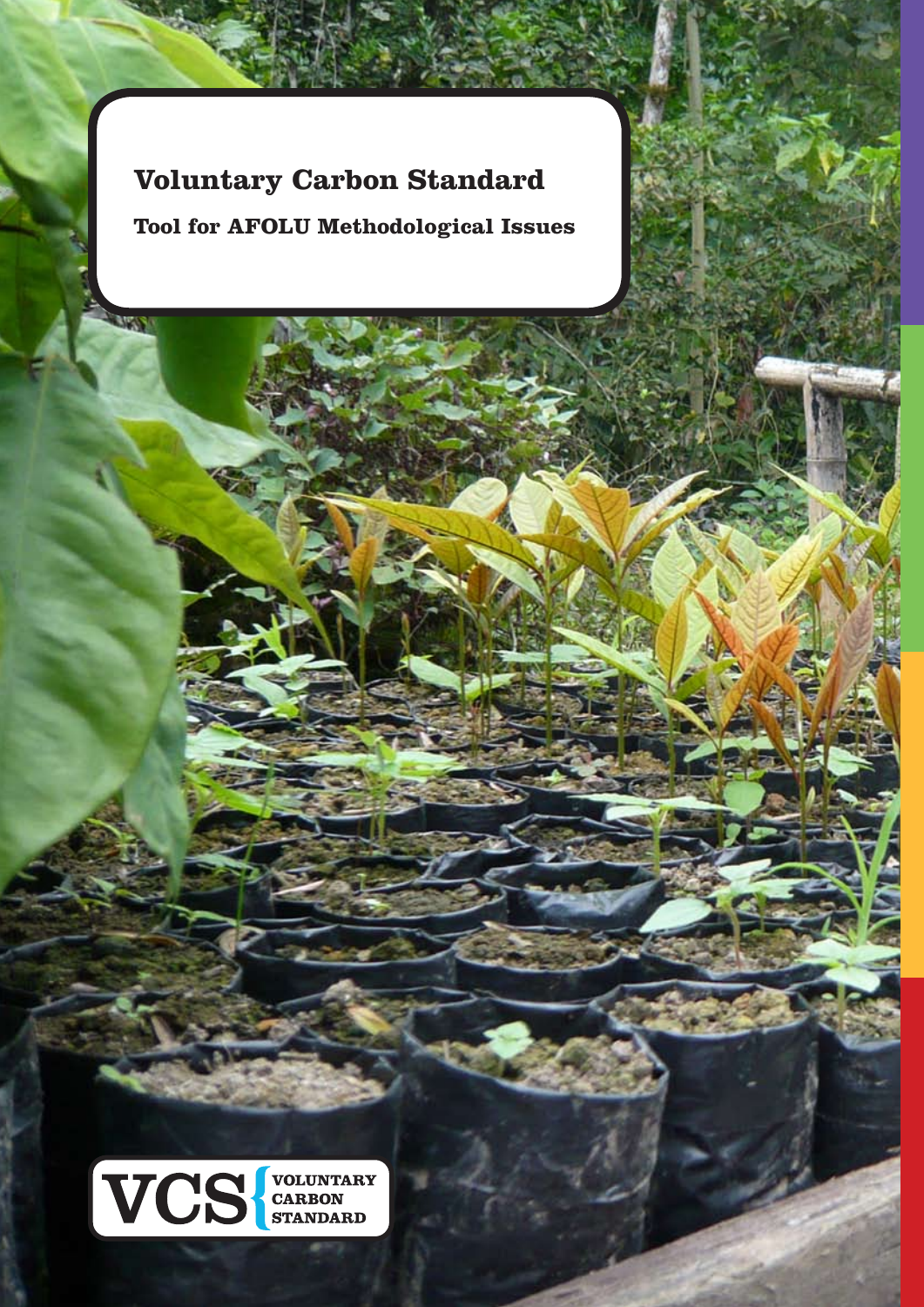# **Tool for AFOLU Methodological Issues**

# **18 November 2008**

# **I. SCOPE and APPLICABILITY**

#### **Scope**

- 1. This tool provides step-wise guidance for dealing with methodological issues associated with AFOLU projects;
- 2. This tool shall be used in addition to any guidance provided by the most current versions of the Voluntary Carbon Standard and VCS Program Guidelines;
- 3. New AFOLU methodologies being proposed shall adhere to the rules defined in this tool; and
- 4. In validating the application of this tool to a proposed project, VCS Verifiers shall assess the credibility of all data, rationales, assumptions, justifications and documentation provided by the project participant to demonstrate that the tool has been used appropriately.

## **Applicability Conditions**

- 1. The project as proposed falls within one or more of the eligible AFOLU project categories as defined below; and,
- 2. Implementation of the project activities, with or without being registered as an AFOLU project, shall not lead to violation of any applicable law even if the law is not enforced.

## **Eligible AFOLU Activities**

#### **Afforestation, Reforestation, and Revegetation (ARR)**

Eligible activities in the ARR project category consist of establishing, increasing or restoring vegetative cover through the planting, sowing or human-assisted natural regeneration of woody vegetation to increase carbon stocks in woody biomass and, in certain cases, soils.

Forest management practices such as enrichment planting and liberation thinning shall be considered Improved Forest Management (IFM) project activities. Revegetation activities that primarily target woody biomass production shall be considered ARR project activities.

#### **Agricultural Land Management (ALM)**

Land use and management activities that have been demonstrated to reduce net GHG emissions on cropland and grassland (see IPCC 2006 GL for AFOLU1) by increasing carbon stocks (in soils and woody biomass) and/or decreasing CO2, N2O and/or CH4 emissions from soils are eligible under the VCS as ALM projects.

Three broad categories of activities are eligible:

1. Improved cropland management, including the adoption of practices that demonstrably reduce net GHG emissions from a defined land area by increasing soil carbon stocks, reducing soil N<sub>2</sub>O emissions, and/or reducing CH<sub>4</sub> emissions<sup>2</sup>.

2 Guidance relating to manure management falls outside of AFOLU scope.

<sup>1</sup> www.ipcc-nggip.iges.or.jp/public/2006gl/vol4.htm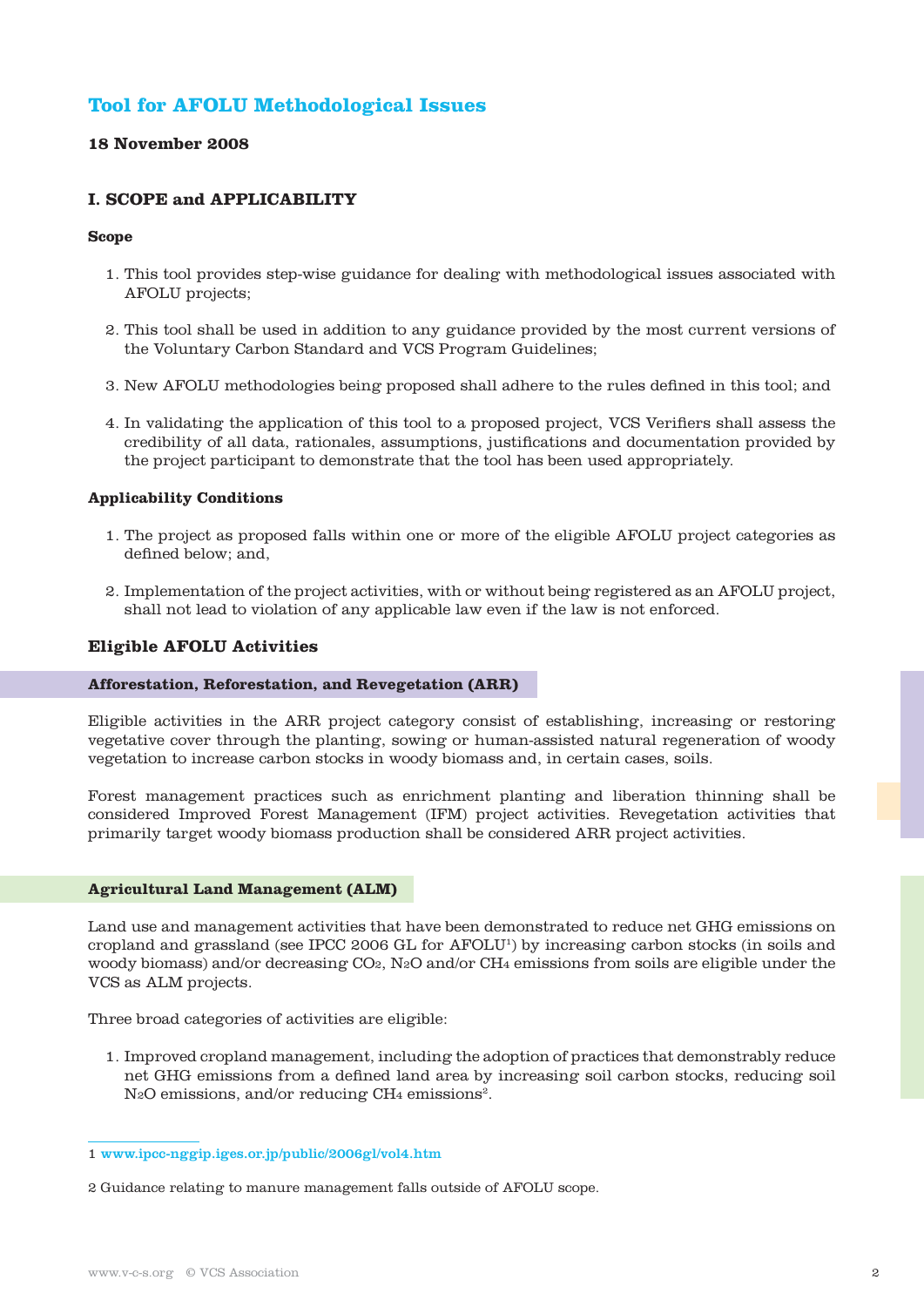- 2. Improved grassland management, including the adoption of practices that increase soil carbon stocks and/or reduce N2O and CH4 emissions.
- 3. Cropland and grassland land-use conversions<sup>3</sup>.

Land conversions of cropland or grassland to forest vegetation are considered ARR activities.

#### **Improved Forest Management (IFM)**

Activities related to improved forest management are those implemented on forest lands managed for wood products such as sawtimber, pulpwood, and fuelwood and are included in the IPCC category "forests remaining as forests" (see IPCC AFOLU 2006 Guidelines). Only areas that have been designated, sanctioned or approved for such activities (e.g., as logging concessions or plantations) by the national or local regulatory bodies are eligible for crediting under the VCS Improved Forest Management (IFM) category.

Improved forest management practices, in both upland forests and wetland forests (e.g. peatswamps, mangroves, etc.), that qualify as eligible activities under the VCS, include:

- 1. Conversion from conventional logging to reduced impact logging (RIL);
- 2. Conversion of logged forests to protected forests (LtPF) including:
	- a. protecting currently logged or degraded forests from further logging; and,
	- b. protecting unlogged forests that would be logged in the absence of carbon finance;
- 3. Extending the rotation age of evenly aged managed forests (ERA); and,
- 4. Conversion of low-productive forests to high-productive forests (LtHP).

#### **Reduced Emissions from Deforestation and Degradation (REDD)**

Reduction in the conversion of native or natural forests to non-forest land, that would be deforested in the absence of the REDD project activity, are eligible under the VCS. VCS REDD activities can be broadly categorized as:

- 1. Avoiding planned deforestation (APD): reduces GHG emissions by stopping deforestation on forest lands that are legally authorized and documented to be converted to non-forest land.
- 2. Avoiding unplanned frontier deforestation and degradation (AUFDD): reduces GHG emissions by stopping deforestation/degradation of degraded to mature forests at the frontier that has been expanding historically, or will expand in the future, as a result of improved forest access.
- 3. Avoiding unplanned mosaic deforestation and degradation (AUMDD): reduces GHG emissions by stopping deforestation/degradation of degraded to mature forests occurring under the mosaic configuration.

<sup>3</sup> Projects converting grasslands shall demonstrate that they do not harm local ecosystems.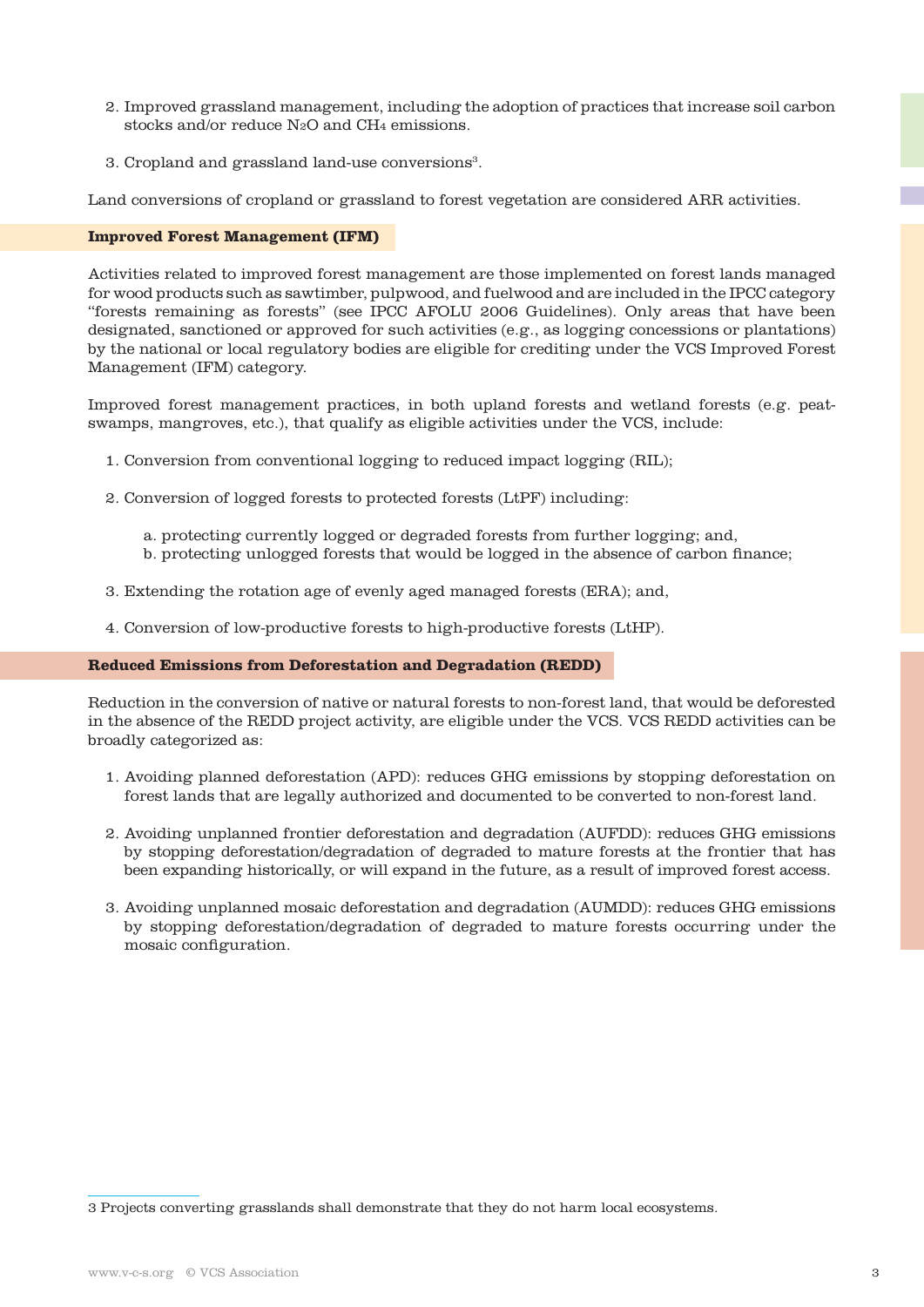# **II. PROCEDURE**

The project proponents shall take the following steps:

- Step 0: follow the general methodological guidance
- Step 1: determine the land eligibility
- Step 2: determine the project boundary
- Step 3: determine the carbon pools
- Step 4: establish a project baseline
- Step 5: assess and manage leakage

Step 6: estimate and monitor net project greenhouse gas benefits

# **Step 0: general methodological guidance**

- 1. The (ex-ante) determination and quantification of the baseline and project scenario, including the leakage assessment shall follow either relevant IPCC 2006 Guidelines (GL) for AFOLU4, or approved CDM or VCS methodologies. An ex-ante calculation of the net carbon benefits of the project is only required to determine whether decreases in carbon pools or increases in GHG emissions are insignificant and need not be measured and monitored.
- 2. For AFOLU projects, all significant GHG sources and leakage shall be measured, estimated and monitored in both the baseline and project case. Certain GHG sources may be considered "insignificant" and do not have to be accounted for if together such omitted decreases in carbon pools and increases in GHG emissions amount to less than 5% of the total CO2-eq benefits generated by the project<sup>5</sup>.
- 3. Pools can be omitted if their exclusion leads to conservative estimates of the number of carbon credits generated.

## **Step 1: determine the land eligibility**

- 4. Determine the eligibility of the land contained within the project boundary on the basis of the VCS "Guidance for Agriculture, Forestry and Other Land Use Projects".
- 5. Carbon projects encompassing several land-use activities must satisfy the VCS land eligibility requirements for each activity type for which crediting is being sought.
- 6. Documented evidence shall be provided in the VCS PD that no ARR or ALM project areas were cleared of native ecosystems within the ten years prior to the proposed VCS project start.
- 7. In the case of REDD projects, the boundary of the REDD activity shall be clearly delineated and defined and include only land qualifying as "forest"6 for a minimum of 10 years prior to the project start date.

# **Step 2: determine the project boundary**

- 8. The project proponent shall determine the project boundary, which is defined by:
	- a. The geographic boundary within which the project will be implemented;
	- b. The project crediting period;
	- c. The sources and sinks, and associated types of greenhouse gases (i.e., CO2, N2O, CH4), the project will affect; and
	- d. The carbon pools that the project will consider.

- 5 The following CDM EB tool can be used to test the significance of emissions sources: http://cdm.unfccc.int/EB/031/eb31\_repan16.pdf
- 6 Using internationally accepted definitions of what constitutes a forest, e.g., based on UNFCCC hostcountry thresholds or FAO definitions.

<sup>4</sup> www.ipcc-nggip.iges.or.jp/public/2006gl/vol4.htm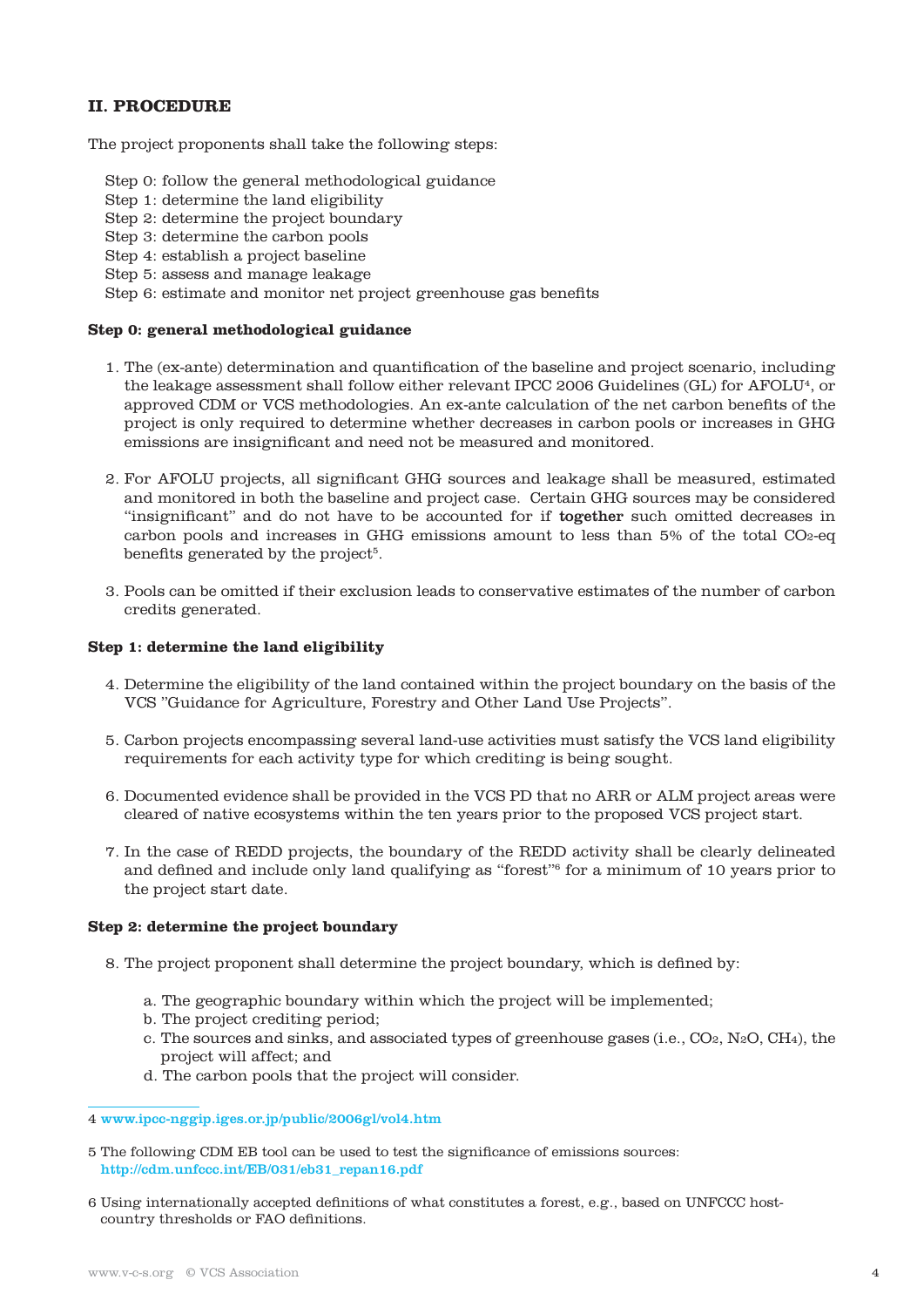#### **Step 3: determine the carbon pools**

9. The carbon pools that shall be accounted for are listed in Table 1 below.

|             |                                                                                                                     | <b>Living Biomass</b>     |                              |                  | <b>Dead Organic Matter</b> |                     |                   |                               |
|-------------|---------------------------------------------------------------------------------------------------------------------|---------------------------|------------------------------|------------------|----------------------------|---------------------|-------------------|-------------------------------|
|             |                                                                                                                     | Ahove<br>ground<br>trees* | Ahove<br>ground<br>non-tree* | Below-<br>ground | Litter                     | <b>Dead</b><br>wood | Soil <sup>7</sup> | Wood<br>products <sup>8</sup> |
| <b>ARR</b>  |                                                                                                                     | Y                         | O/S                          | Y                | O/S                        | O/S                 | O/S               | $\circ$                       |
| <b>ALM</b>  |                                                                                                                     | Y                         | N                            | $\Omega$         | N                          | $\mathbb N$         | Y                 | $\Omega$                      |
| <b>IFM</b>  | Conventional logging to RIL: a. with<br>no effect on total timber extracted                                         | Y                         | N                            | $\Omega$         | N                          | Y                   | N/O               | N                             |
| <b>IFM</b>  | b. with >25% reduction in timber<br>extracted                                                                       | Y                         | N                            | $\Omega$         | N                          | Y                   | N/O               | Y                             |
| <b>IFM</b>  | Convert logged to protected forests                                                                                 | Y                         | N                            | $\circ$          | $\mathbb N$                | Y                   | N/O               | Y                             |
| <b>IFM</b>  | Extend rotation age                                                                                                 | Y                         | N                            | $\Omega$         | N                          | $\circ$             | N                 | $\circ$                       |
| <b>IFM</b>  | Conversion of low productive forests<br>to productive forests                                                       | Y                         | N                            | $\Omega$         | $\Omega$                   | $\circ$             | N                 | $\circ$                       |
| <b>REDD</b> | Planned or unplanned conversion of<br>forest to non-forest, with final land<br>cover of annual crop                 | Y                         | $\Omega$                     | $\Omega$         | $\Omega$                   | $\circ$             | $\Omega$          | Y                             |
| <b>REDD</b> | Planned or unplanned conversion of<br>forest to non-forest, with final land<br>cover of pasture grasses             | Y                         | $\Omega$                     | $\Omega$         | $\Omega$                   | $\circ$             | N                 | Y                             |
| <b>REDD</b> | Planned or unplanned conversion of<br>forest to non-forest, with final land<br>cover of perennial crop <sup>9</sup> | Y                         | Y                            | $\circ$          | $\circ$                    | $\circ$             | N                 | Y                             |

**Table 1:** Carbon pools to be considered for different AFOLU project activities

- \* For ARR and ALM projects, instead of "Above ground trees" and "Above ground non-tree", these two pool categories should read "Above ground woody" and "Above ground non-woody" respectively.
	- **Y:** pool shall be included in the monitoring plan for the baseline and project.
	- **S:** pool to be included if its reduction due to the project is significant<sup>10</sup>.
	- **N:** pool need not be measured because it is not subject to significant changes or potential changes are transient in nature.
	- **O:** pool is optional, although its carbon stock may increase as a result of the project, depending on the practices involved.

- 8 If timber is removed before clearing and used for wood products, then the amount going into long-lived wood products shall be accounted for.
- 9 Common perennial crops include oil palm, bananas, fruit trees, spice trees, and the like.
- 10 The sum of decreases in carbon pools and increases in GHG emissions that may be neglected (i.e., considered "insignificant") shall be less than 5% of the total CO2-eq benefits generated by the project. The following CDM EB tool can be used to test the significance of emissions sources http://cdm.unfccc.int/EB/031/eb31\_repan16.pdf.

<sup>7</sup> See the A/R CDM tool for the conservative exclusion of soil organic carbon http://cdm.unfccc.int/EB/033/eb33\_repan15.pdf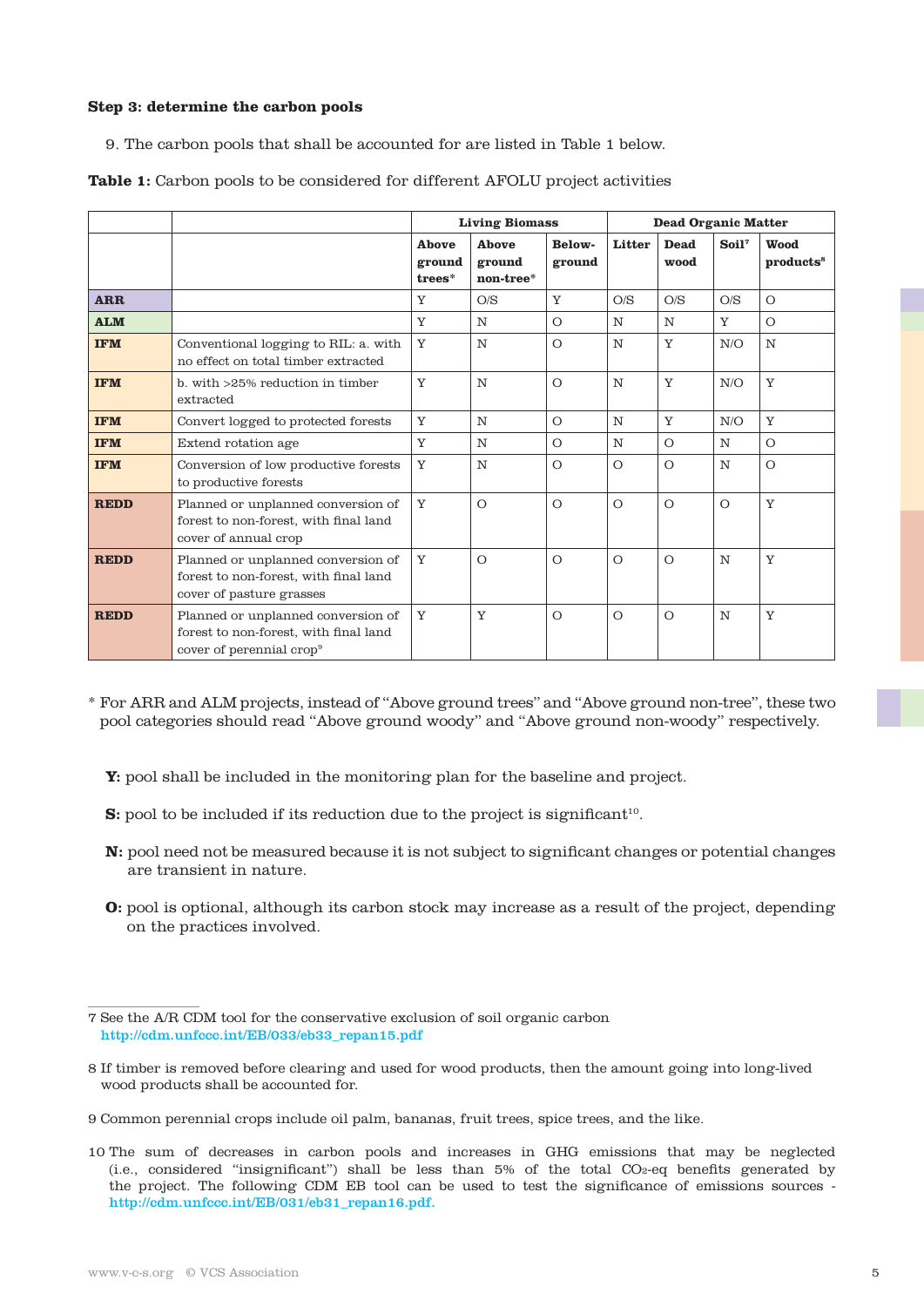- 10. Emissions of N2O shall also be accounted for, unless insignificant, if any nitrogen fertilizer and/or manure is applied, or N-fixing species planted, during the crediting period.
- 11. Reductions of N2O and/or CH4 emissions are eligible for crediting if in the baseline scenario the project land would have been subject to cattle grazing and/or nitrogen fertilization, and/ or if fire would have been used to clear the land or constitutes a cause of forest degradation.

#### **Step 4: establish a project baseline**

- 12. All AFOLU projects are subject to the same baseline rules as defined by the VCS. In addition, the following guidance for specific project types is provided.
- 13. ALM project activities shall consider current and previous management activities. If activitybased methods are used for soil C stocks, stock estimates shall be determined relative to the computed maximum C stocks that occurred in the designated land area within the previous 10 years<sup>11</sup>. Minimum baseline estimates for  $N_2O$  and CH<sub>4</sub> emissions shall be based on verifiable management records (e.g., fertilizer purchase records, manure production estimates, livestock data) averaged over the 5 years prior to project establishment.
- 14. In the case of IFM project activities, project developers using a project-based approach (rather than a performance/benchmark standard)<sup>12</sup> for establishing a baseline shall provide the following information to prove that they meet minimum acceptable standards:
	- a. A documented history of the operator (e.g., operator shall have 5 to 10 years of management records to show normal historical practices). Common records would include data on timber cruise volumes, inventory levels, harvest levels, etc. on the property<sup>13</sup>;
	- b. The legal requirements for forest management and land use in the area, unless verifiable evidence can be provided demonstrating that common practice in the area does not adhere to such requirements; and
	- c. Proof that their environmental practices equal or exceed those commonly considered a minimum standard among similar landowners in the area.

The baseline for the IFM project is then the management practices projected through the life of the project, satisfying at a minimum the three requirements mentioned above.

- 15. For REDD projects the baseline has two main components: a land-use and land-cover (LU/ LC) change component and the associated carbon stock change component. Developing the LU/LC change component of the baseline is handled differently for the three eligible REDD activity types.
	- **Avoiding planned deforestation (APD):** Project documentation must clearly demonstrate that the land would have been converted to non-forest use if not for the REDD project (i.e., clear demonstration of the project's additionality). The project developer must provide verifiable evidence to demonstrate that, based on government and landowner-planned

- 12 See Additionality section of VCS 2007.1 for description of how a Performance Test versus Project Test may be applied under the VCS.
- 13 For new management entities with no history of logging practices in the project region, the baseline should reflect just the common practices and legal requirements. However, if the common practice is unsustainable and unsustainable practices contravene the mission of the implementing entity then a sustainable baseline is the minimum that can be adopted. For projects focused on stopping logging or reducing the impact of logging, where the implementing entity takes over ownership of a property specifically to reduce forest management emissions, then the project baseline may be based on the projected management plans of the previous property owners (i.e., the baseline shall represent what would have most likely occurred in the absence of the carbon project.)

<sup>11</sup> For example, if C stocks on the project area were 100 tonnes C/ha in 2002, then declined to 90 tonnes/ha by 2007 after intensive tillage, the minimum baseline C stock for a project established in 2008 would be 100 tonnes/ha.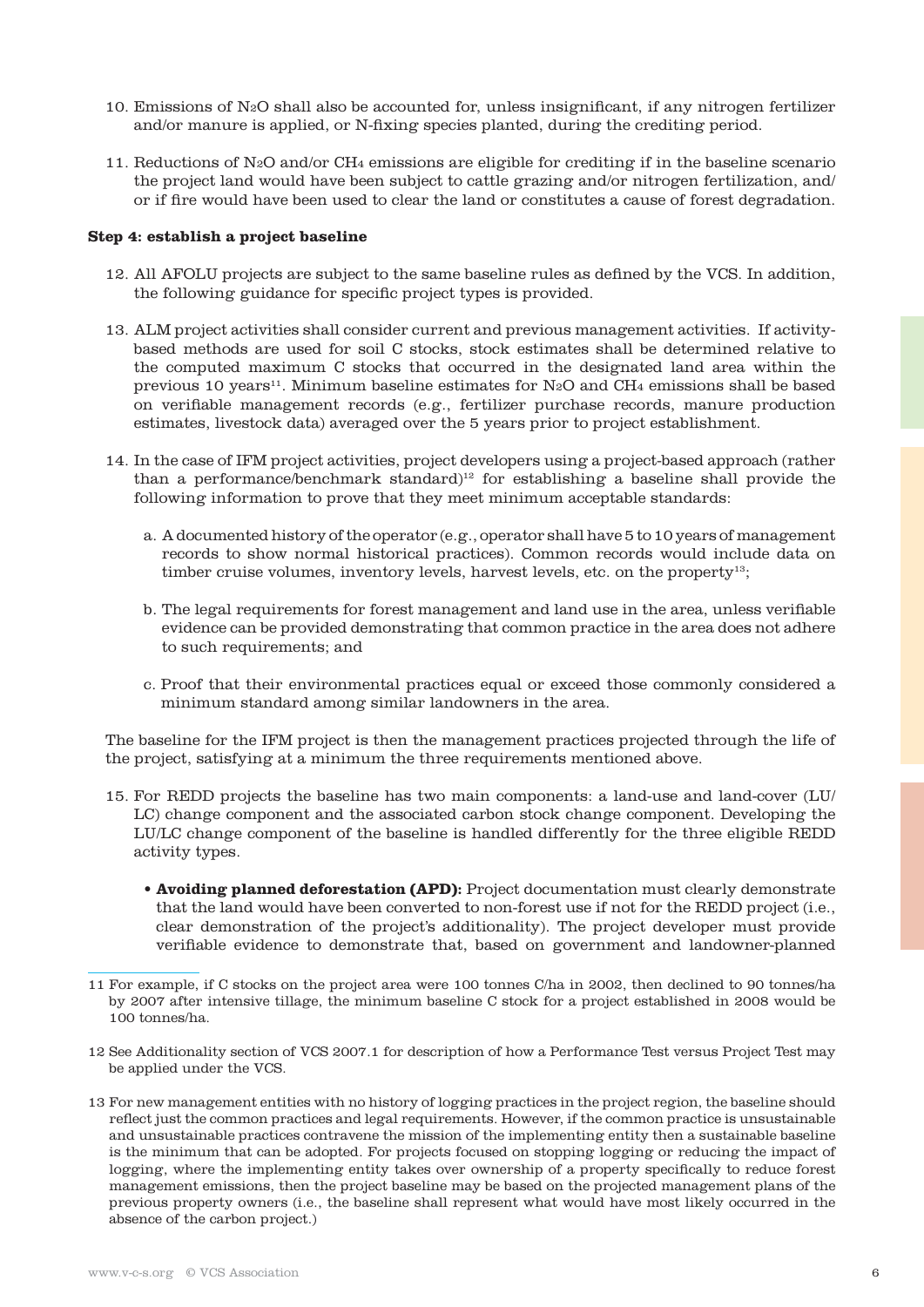land use changes, the project area was intended to be cleared. The annual rate of forest conversion shall be based on the common practice in the area—i.e., how much forest is typically cleared each year by similar baseline activities.

If it is common practice in the area for timber to be removed before clearing, then the amount of carbon that ended up in long-lived wood products must be estimated and deducted from the baseline emissions estimates (subject to the de minimis rule of 5%). See the IFM section for further guidance on how to estimate the amount of carbon transferred to long-lived wood products.

- **Avoiding unplanned frontier deforestation and degradation (AUFDD):** The project developer must demonstrate that the project area is located geographically where deforestation/degradation will likely happen during the crediting period. Where the expansion of the deforestation frontier into the project area is linked to the development of infrastructure that does not yet exist, evidence must be provided to the verifiers that such infrastructure would have been developed in the absence of the REDD project.
- **Avoiding unplanned mosaic deforestation and degradation (AUMDD):** A baseline projection of deforestation and degradation under this activity must be developed for the region in which the project area is located, making sure it takes into account such factors as historical deforestation/degradation rates and that the proposed regional baseline area is similar to the project area in terms of: drivers of deforestation/degradation, landscape configuration, and socio-economic and cultural conditions.
- 16. For all REDD projects types, project proponents shall, for the duration of the project, reassess the project baseline at least once every 10 years and have this reassessment validated at the same time as the next VCS verification. The baseline methodology must outline the measurements, calculations and assumptions used to estimate the annual amount and likely general location of the expected deforestation/degradation under baseline conditions.
- 17. The baseline net GHG emissions and removals must be estimated for each year of the proposed crediting period.

# **Step 5: assess and manage leakage**

- 18. Leakage is defined as any increase in greenhouse gas emissions that occurs outside a project's boundary (but within the same country<sup>14</sup>), but is measurable and attributable to the project activities. Its effects on all carbon pools shall be assessed and significant effects taken into account when calculating net emission reductions. Accounting for positive leakage is not allowed.
- 19. For small-scale ALM land set-aside projects (< 10,000 ha), leakage due to displaced activities can be assumed to be zero.
- 20. IFM project developers must demonstrate that there is no leakage within their operations i.e., on other lands they manage/operate outside the bounds of the VCS carbon project.
- 21. Leakage shall be assessed and managed for the three eligible REDD activity types as follows:
	- a. In the case of avoiding planned deforestation (APD) leakage shall be controlled and measured directly by monitoring the activities of the project landowner who was originally planning on deforesting the project area (i.e., the baseline deforestation agents). Any leakage identified shall be quantified and subtracted from the net carbon benefits claimed by the project.
	- b. In the case of avoiding unplanned frontier or mosaic deforestation and degradation (AUFDD or AUMDD) developers need to design and implement activities to minimize leakage, and monitor and account for leakage using approved methodologies.

<sup>14</sup> Following the CDM and VCS policy of not accounting for international leakage.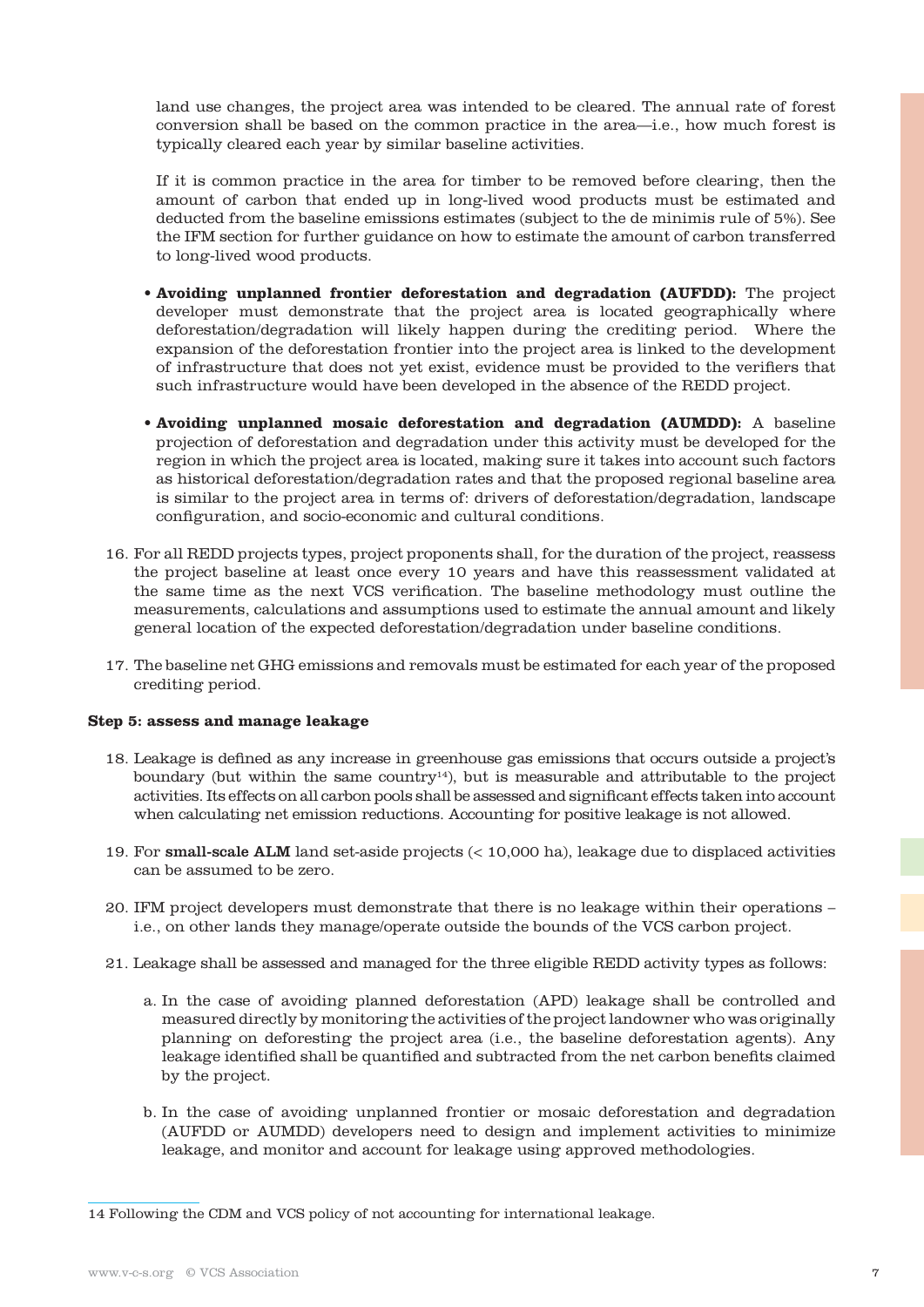- 22. If leakage prevention measures for any eligible REDD activity include tree planting, agricultural intensification, fertilization, fodder production and/or other measures to enhance cropland and grazing land areas, then any significant increase in GHG emissions associated with these activities shall be estimated and subtracted from the project's net emissions reductions.
- 23. Leakage caused by market effects is not considered except for the case where timber production is significantly affected.
- 24. Table 2 below defines adjustments that shall be made to IFM project credits to account for potential market leakage resulting from a reduction of timber production.
- 25. For REDD projects, any carbon credits generated from stopping illegal15 logging activities (to the extent they supply regional/global timber markets) shall also be subject to these market leakage discounts (following the Table 2 guidance for activities that "Substantially reduce harvest level permanently").

**Table 2:** Adjustments to account for potential leakage resulting from reduced timber production

| <b>Project Action</b>                                                                                                                                                                              | <b>Leakage Risk</b> | <b>Leakage Credit Adjustment</b><br>(discount)                                                                                                                                                                                                                                                                                                        |
|----------------------------------------------------------------------------------------------------------------------------------------------------------------------------------------------------|---------------------|-------------------------------------------------------------------------------------------------------------------------------------------------------------------------------------------------------------------------------------------------------------------------------------------------------------------------------------------------------|
| Reduced impact logging with no<br>effect or minimal effect on total<br>timber harvest volumes                                                                                                      | None                | $O\%$                                                                                                                                                                                                                                                                                                                                                 |
| Extend rotations moderately (5-10)<br>years) leading to a shift in harvests<br>across time periods but minimal<br>change in total timber harvest over<br>time                                      | $_{\text{Low}}$     | 10%                                                                                                                                                                                                                                                                                                                                                   |
| Substantially reduce harvest<br>levels permanently (e.g., RIL<br>activity that reduces timber<br>harvest by 25% or more across<br>the project area; or, a forest<br>protection/no logging project) | Moderate to High    | Depends on where timber harvest<br>is likely to be shifted<br>• Similar carbon dense forests<br>within country: 40%<br>• Less carbon dense forests within<br>country: 20%<br>• More carbon dense forests<br>within country: 70%<br>• Out of country: 0% (according<br>to stated VCS and CDM<br>policy of not accounting for<br>international leakage) |

- 26. Instead of applying the default market leakage discounts (from Table 2), project proponents may opt to estimate the project's market leakage effects across the entire country and/or use analysis(es) from other similar projects to justify a different market leakage value.
- 27. The outcome of the IFM and REDD market leakage assessment conducted at first VCU issuance (whether using default discounts or project specific analysis(es)) shall be subject to the VCS double approval process. IFM and REDD market leakage assessments conducted at validation stage and at verification other than the first VCU issuance are not required to undergo the double approval process.

#### **Step 6: estimate and monitor net project greenhouse gas benefits**

28. In the case of ARR or IFM rotation forestry projects, the maximum number of carbon credits to be assigned to the project shall not exceed the project's net carbon stock benefits (i.e., project minus baseline carbon stocks, including long-lived wood products) averaged across

<sup>15</sup> Activities that reduce legally harvested timber production are covered under the IFM section of the VCS and are not eligible REDD activities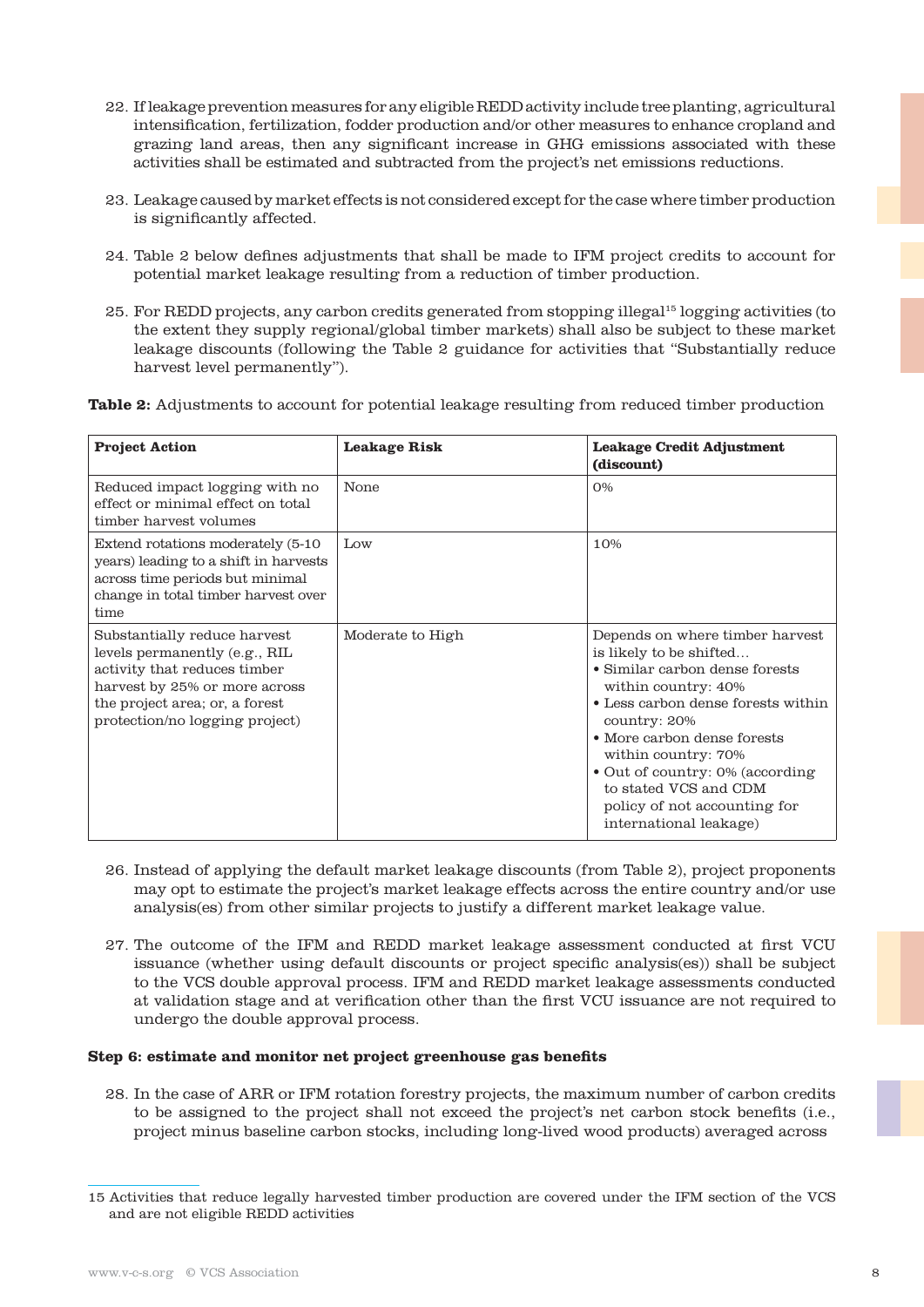the harvesting/rotation cycles during the project crediting period<sup>16</sup>, adjusted for project emissions of CO2, N2O and CH4, and leakage.

- 29. The timing of verifications of ARR project activities shall be chosen such that a systematic coincidence of verification and peaks in carbon stocks is avoided.
- 30. ALM projects that target soil C stock increases shall account for, where significant, concomitant increases in N2O and CH4 and fossil-derived CO2; similarly, projects targeting N2O emission reduction need to account for, where significant, reductions in soil C stocks. Measurements shall be based on randomized sampling, using established, reliable methods, with sufficient sampling density to determine statistically significant changes at a 95% confidence level. Soil C stock change factors shall be based on measurements of soil C stocks to the full depth of affected soil layers, accounting for differences in bulk density as well as organic C concentrations.
- 31. The IPCC 2006 Guidelines shall be used for estimating: CO2 and non-CO2 emissions; forest regrowth (carbon accumulation) if degradation is reduced; and reductions in forest carbon stocks caused by removals of biomass exceeding regrowth. These Guidelines shall also be followed in terms of quality assurance/control and uncertainty analysis.

<sup>16</sup> This average is calculated from actual carbon measurements and/or estimates/projections based on the project's harvest plan/schedule.